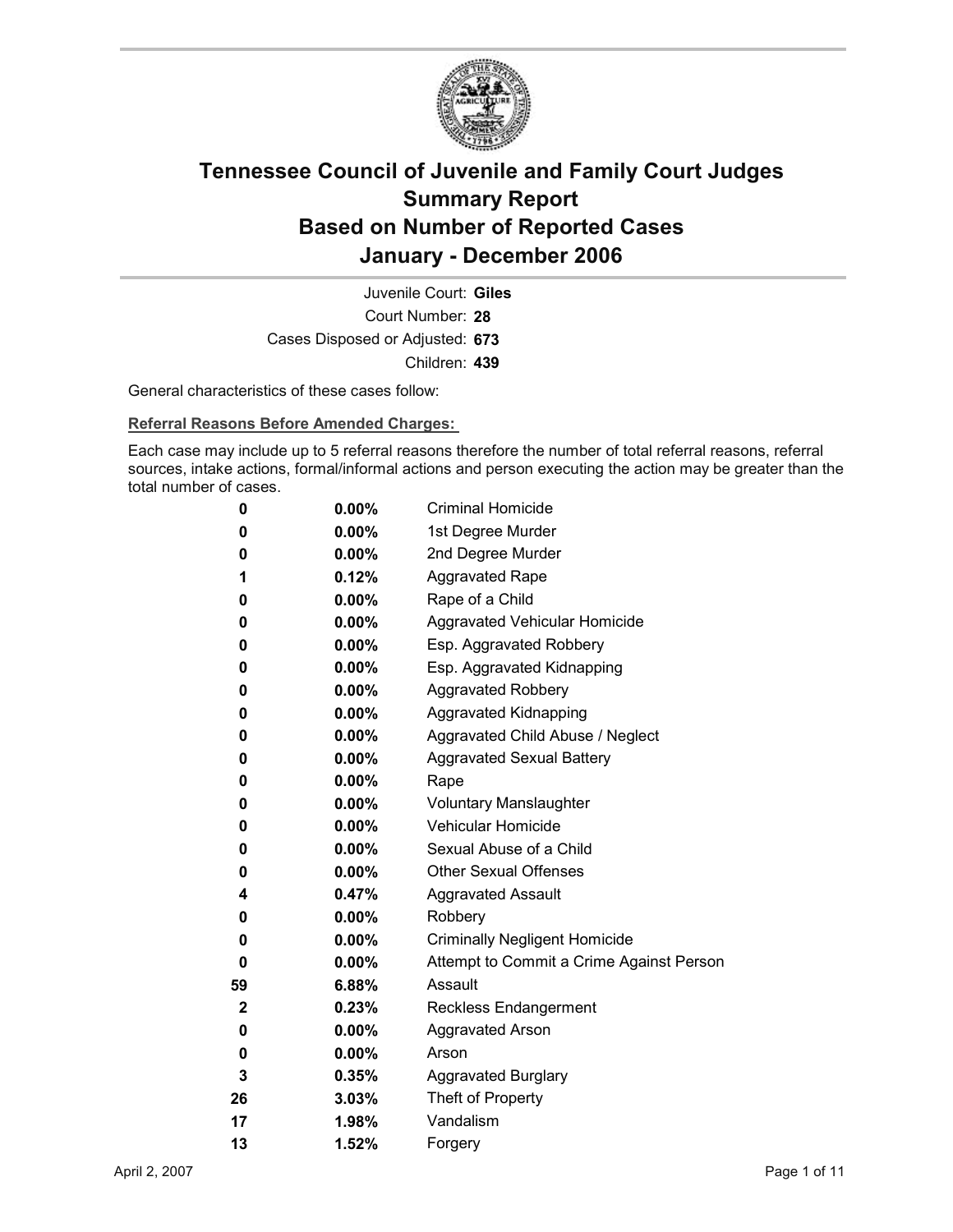

Court Number: **28** Juvenile Court: **Giles** Cases Disposed or Adjusted: **673** Children: **439**

#### **Referral Reasons Before Amended Charges:**

Each case may include up to 5 referral reasons therefore the number of total referral reasons, referral sources, intake actions, formal/informal actions and person executing the action may be greater than the total number of cases.

| 0                | 0.00%    | <b>Worthless Checks</b>                                     |
|------------------|----------|-------------------------------------------------------------|
| 0                | 0.00%    | Illegal Possession / Fraudulent Use of Credit / Debit Cards |
| $\mathbf{2}$     | 0.23%    | <b>Burglary</b>                                             |
| 1                | 0.12%    | Unauthorized Use of a Vehicle                               |
| 1                | 0.12%    | <b>Cruelty to Animals</b>                                   |
| 6                | $0.70\%$ | Sale of Controlled Substances                               |
| 5                | 0.58%    | <b>Other Drug Offenses</b>                                  |
| 26               | 3.03%    | Possession of Controlled Substances                         |
| 0                | 0.00%    | <b>Criminal Attempt</b>                                     |
| 0                | $0.00\%$ | Carrying Weapons on School Property                         |
| 5                | 0.58%    | Unlawful Carrying / Possession of a Weapon                  |
| $\mathbf{2}$     | 0.23%    | <b>Evading Arrest</b>                                       |
| 0                | 0.00%    | Escape                                                      |
| 4                | 0.47%    | Driving Under Influence (DUI)                               |
| 45               | 5.25%    | Possession / Consumption of Alcohol                         |
| 4                | 0.47%    | Resisting Stop, Frisk, Halt, Arrest or Search               |
| 0                | $0.00\%$ | <b>Aggravated Criminal Trespass</b>                         |
| $\mathbf{2}$     | 0.23%    | Harassment                                                  |
| 0                | $0.00\%$ | Failure to Appear                                           |
| $\boldsymbol{2}$ | 0.23%    | Filing a False Police Report                                |
| $\mathbf{2}$     | 0.23%    | Criminal Impersonation                                      |
| 28               | 3.27%    | <b>Disorderly Conduct</b>                                   |
| 9                | 1.05%    | <b>Criminal Trespass</b>                                    |
| 3                | 0.35%    | <b>Public Intoxication</b>                                  |
| 0                | $0.00\%$ | Gambling                                                    |
| 314              | 36.64%   | <b>Traffic</b>                                              |
| 4                | 0.47%    | Local Ordinances                                            |
| 19               | 2.22%    | Violation of Wildlife Regulations                           |
| 1                | 0.12%    | Contempt of Court                                           |
| 46               | 5.37%    | <b>Violation of Probation</b>                               |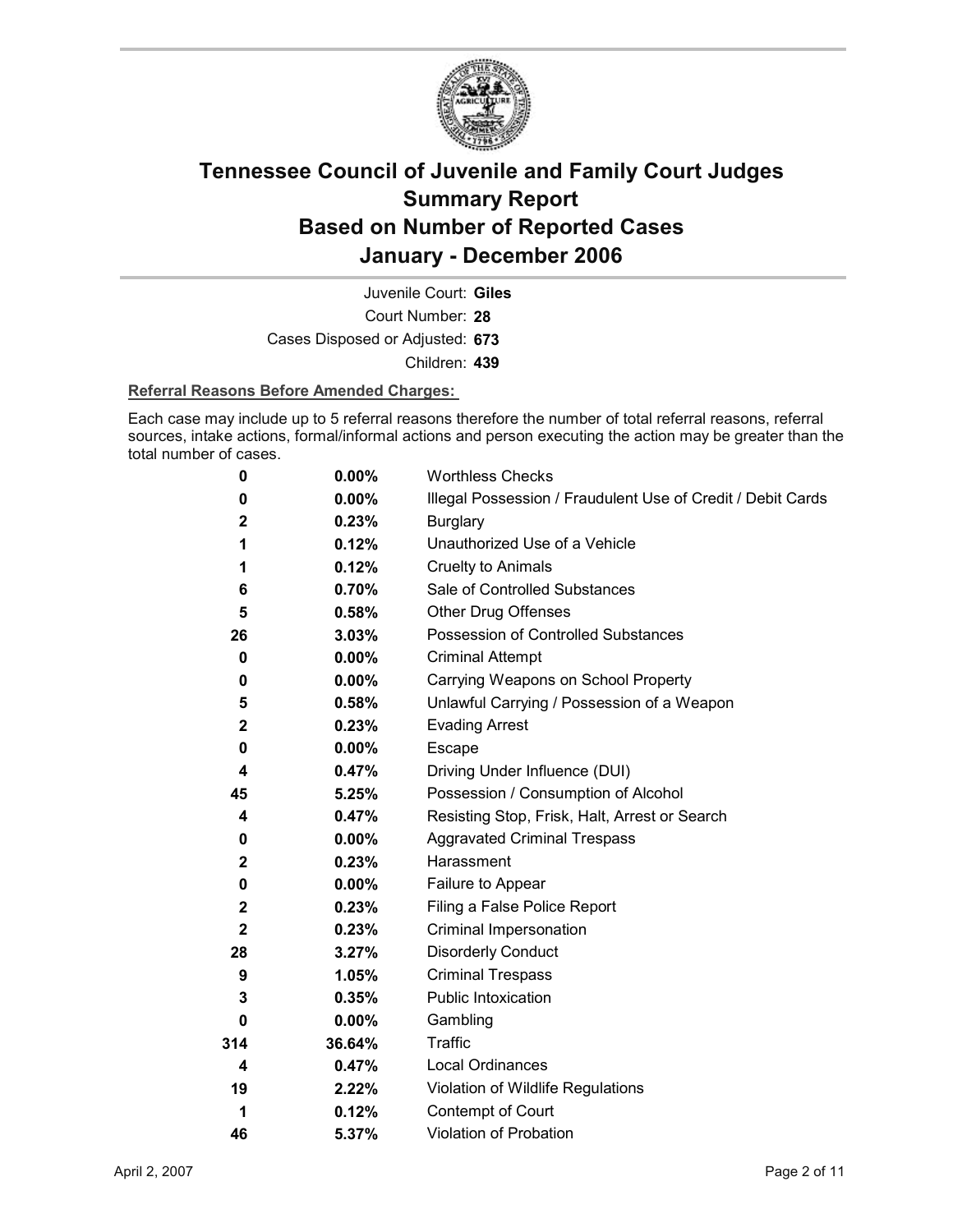

Court Number: **28** Juvenile Court: **Giles** Cases Disposed or Adjusted: **673** Children: **439**

#### **Referral Reasons Before Amended Charges:**

Each case may include up to 5 referral reasons therefore the number of total referral reasons, referral sources, intake actions, formal/informal actions and person executing the action may be greater than the total number of cases.

| 857         | 100.00%        | <b>Total Referrals</b>                   |
|-------------|----------------|------------------------------------------|
| 1           | 0.12%          | Other                                    |
| 0           | 0.00%          | <b>Consent to Marry</b>                  |
| 0           | $0.00\%$       | <b>Request for Medical Treatment</b>     |
| 0           | 0.00%          | <b>Child Support</b>                     |
| 0           | 0.00%          | Paternity / Legitimation                 |
| 0           | $0.00\%$       | Visitation                               |
| 1           | 0.12%          | Custody                                  |
| 54          | 6.30%          | <b>Foster Care Review</b>                |
| 1           | 0.12%          | <b>Administrative Review</b>             |
| 8           | 0.93%          | <b>Judicial Review</b>                   |
| 1           | 0.12%          | Violation of Informal Adjustment         |
| 0           | 0.00%          | <b>Violation of Pretrial Diversion</b>   |
| 0           | 0.00%          | <b>Termination of Parental Rights</b>    |
| 43          | 5.02%          | Dependency / Neglect                     |
| $\mathbf 0$ | $0.00\%$       | <b>Physically Abused Child</b>           |
| 0           | 0.00%          | Sexually Abused Child                    |
| 0           | 0.00%          | Violation of Curfew                      |
| 0           | 0.00%          | Violation of a Valid Court Order         |
| 1<br>12     | 1.40%          | Possession of Tobacco Products           |
| 16          | 1.87%<br>0.12% | In-State Runaway<br>Out-of-State Runaway |
| 34          | 3.97%          | Truancy                                  |
| 28          | 3.27%          | <b>Unruly Behavior</b>                   |
| 1           | 0.12%          | Violation of Aftercare                   |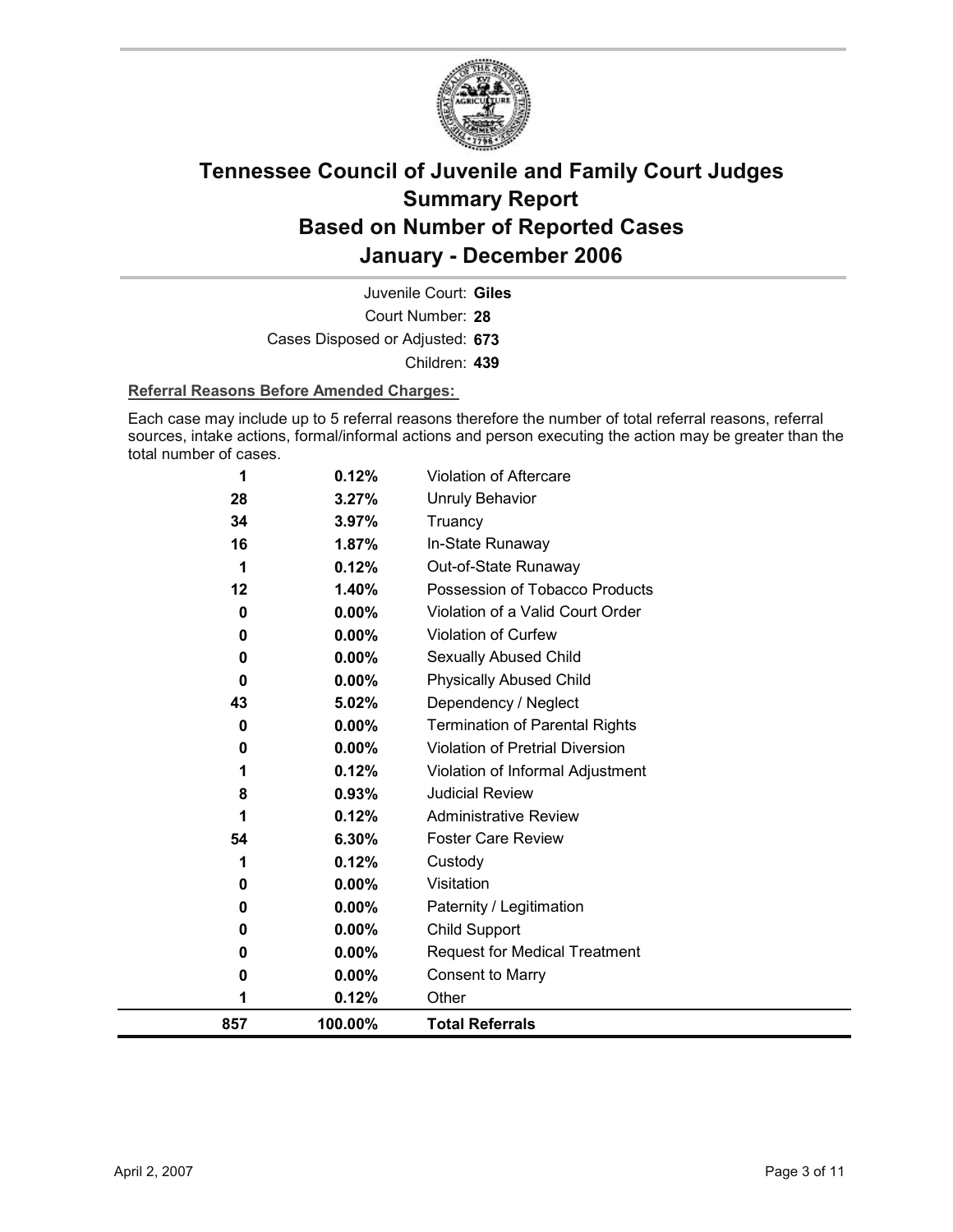

| 857                                                 | 100.00% | <b>Total Referral Sources</b>     |  |  |
|-----------------------------------------------------|---------|-----------------------------------|--|--|
| 0                                                   | 0.00%   | Other                             |  |  |
| 0                                                   | 0.00%   | Unknown                           |  |  |
| 0                                                   | 0.00%   | Hospital                          |  |  |
| 0                                                   | 0.00%   | Child & Parent                    |  |  |
| 0                                                   | 0.00%   | Victim                            |  |  |
| 0                                                   | 0.00%   | <b>Other Court</b>                |  |  |
| 0                                                   | 0.00%   | Social Agency                     |  |  |
| 45                                                  | 5.25%   | <b>Court Staff</b>                |  |  |
| 0                                                   | 0.00%   | <b>District Attorney's Office</b> |  |  |
| 0                                                   | 0.00%   | <b>Other State Department</b>     |  |  |
| 105                                                 | 12.25%  | <b>DCS</b>                        |  |  |
| 0                                                   | 0.00%   | <b>CSA</b>                        |  |  |
| 33                                                  | 3.85%   | School                            |  |  |
| 0                                                   | 0.00%   | Self                              |  |  |
| 1                                                   | 0.12%   | <b>Relatives</b>                  |  |  |
| 17                                                  | 1.98%   | Parents                           |  |  |
| 656                                                 | 76.55%  | Law Enforcement                   |  |  |
| Referral Sources: 1                                 |         |                                   |  |  |
|                                                     |         | Children: 439                     |  |  |
|                                                     |         |                                   |  |  |
| Court Number: 28<br>Cases Disposed or Adjusted: 673 |         |                                   |  |  |
|                                                     |         |                                   |  |  |
|                                                     |         | Juvenile Court: Giles             |  |  |

**Age of Child at Referral: 2**

| 439 | 100.00%       | <b>Total Child Count</b> |
|-----|---------------|--------------------------|
|     | $0.00\%$<br>0 | Unknown / Not Reported   |
|     | $0.00\%$<br>0 | Ages 19 and Over         |
| 155 | 35.31%        | Ages 17 through 18       |
| 183 | 41.69%        | Ages 15 through 16       |
| 43  | 9.79%         | Ages 13 through 14       |
|     | 22<br>5.01%   | Ages 11 through 12       |
|     | 36<br>8.20%   | Ages 10 and Under        |
|     |               |                          |

<sup>1</sup> If different than number of Referral Reasons (857), verify accuracy of your court's data.

<sup>2</sup> One child could be counted in multiple categories, verify accuracy of your court's data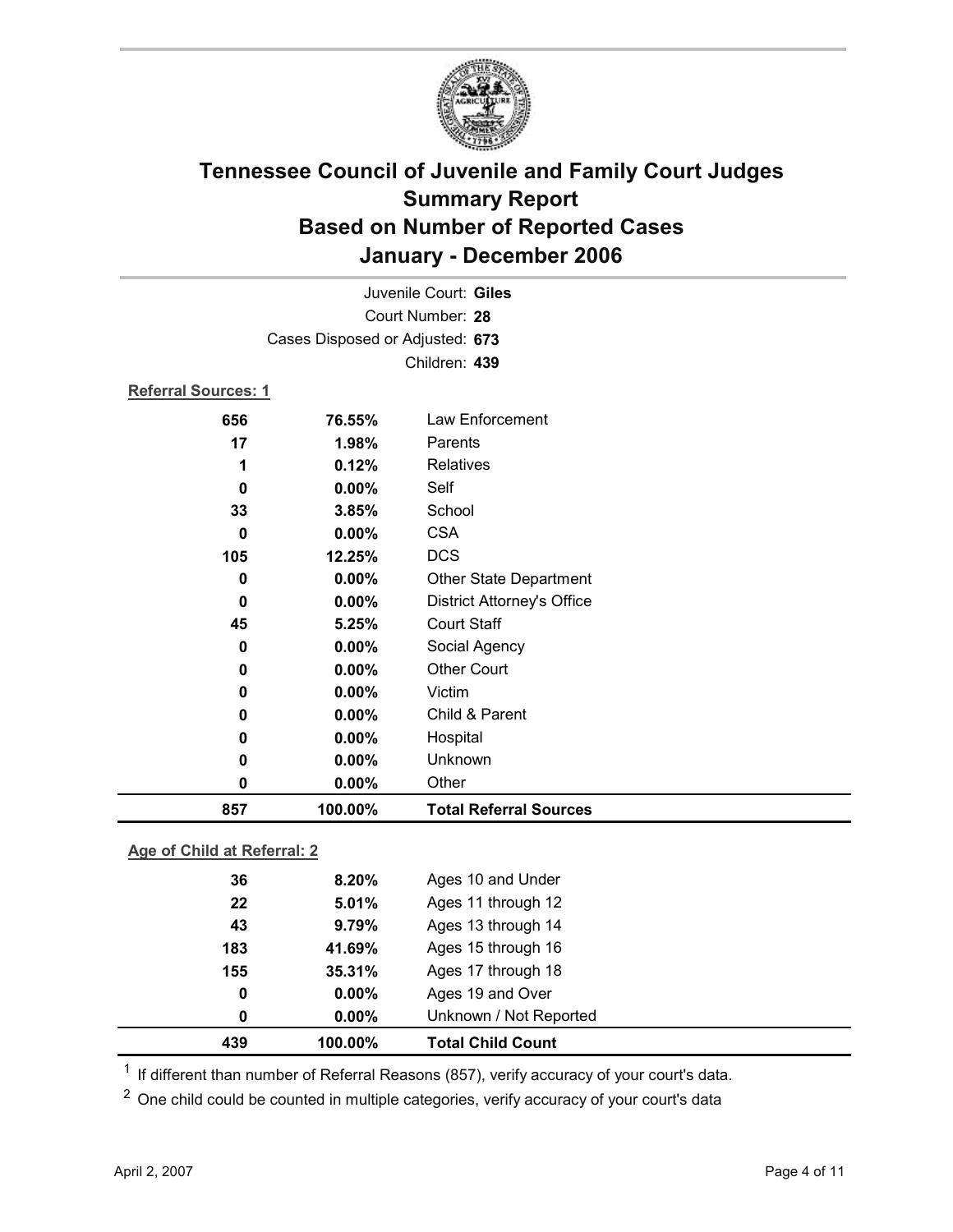

| Juvenile Court: Giles                   |                                 |                          |  |  |
|-----------------------------------------|---------------------------------|--------------------------|--|--|
| Court Number: 28                        |                                 |                          |  |  |
|                                         | Cases Disposed or Adjusted: 673 |                          |  |  |
|                                         |                                 | Children: 439            |  |  |
| Sex of Child: 1                         |                                 |                          |  |  |
| 282                                     | 64.24%                          | Male                     |  |  |
| 157                                     | 35.76%                          | Female                   |  |  |
| $\mathbf 0$                             | 0.00%                           | Unknown                  |  |  |
| 439                                     | 100.00%                         | <b>Total Child Count</b> |  |  |
| Race of Child: 1                        |                                 |                          |  |  |
| 349                                     | 79.50%                          | White                    |  |  |
| 78                                      | 17.77%                          | African American         |  |  |
| $\mathbf 0$                             | 0.00%                           | <b>Native American</b>   |  |  |
| 3                                       | 0.68%                           | Asian                    |  |  |
| $\overline{7}$                          | 1.59%                           | Mixed                    |  |  |
| $\overline{\mathbf{2}}$                 | 0.46%                           | Unknown                  |  |  |
| 439                                     | 100.00%                         | <b>Total Child Count</b> |  |  |
| <b>Hispanic Origin: 1</b>               |                                 |                          |  |  |
| 5                                       | 1.14%                           | Yes                      |  |  |
| 434                                     | 98.86%                          | <b>No</b>                |  |  |
| $\mathbf 0$                             | 0.00%                           | Unknown                  |  |  |
| 439                                     | 100.00%                         | <b>Total Child Count</b> |  |  |
| <b>School Enrollment of Children: 1</b> |                                 |                          |  |  |
|                                         |                                 |                          |  |  |
| 395                                     | 89.98%                          | Yes                      |  |  |
| 44<br>$\mathbf 0$                       | 10.02%                          | No<br>Unknown            |  |  |
|                                         | 0.00%                           |                          |  |  |
| 439                                     | 100.00%                         | <b>Total Child Count</b> |  |  |

 $1$  One child could be counted in multiple categories, verify accuracy of your court's data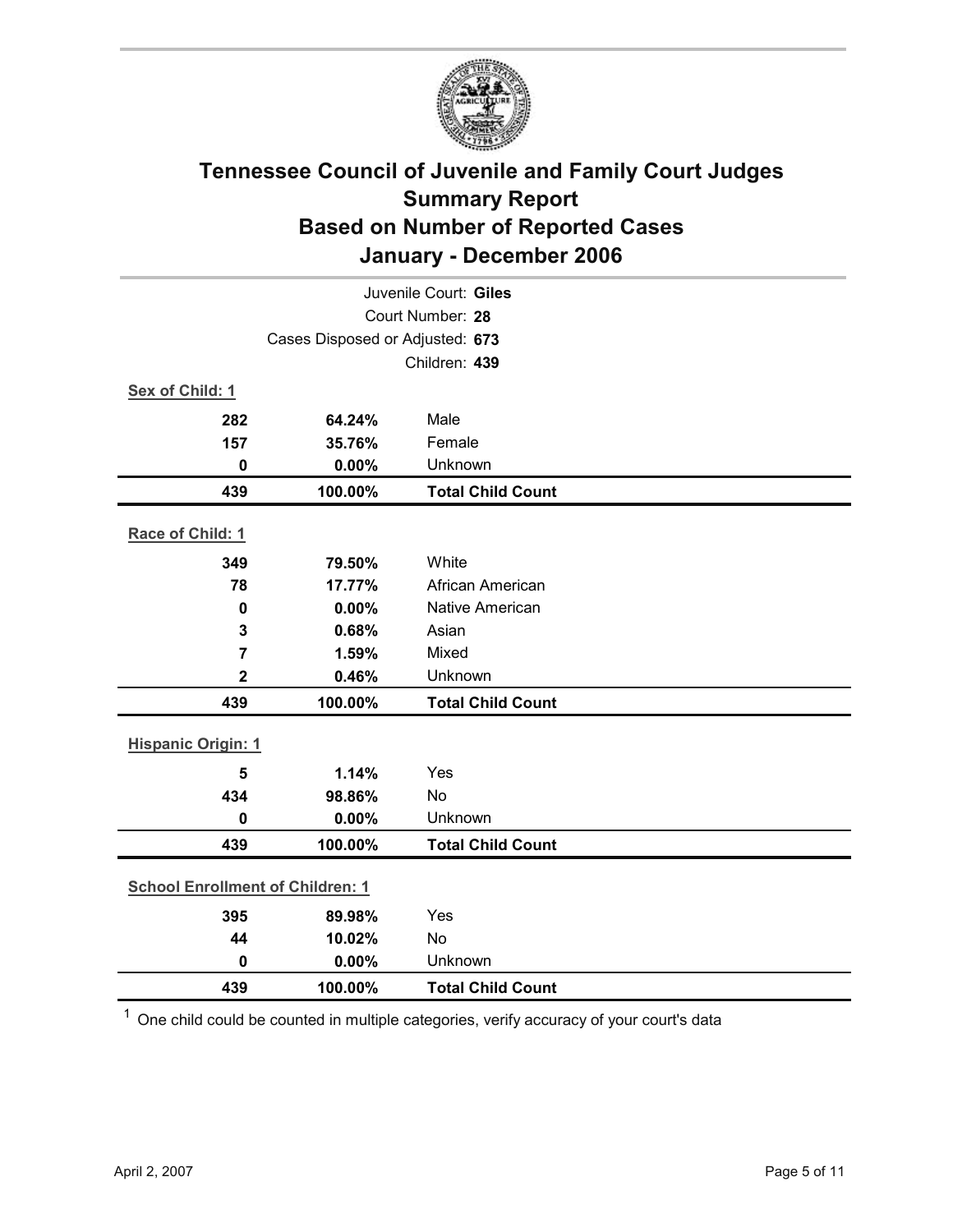

Court Number: **28** Juvenile Court: **Giles** Cases Disposed or Adjusted: **673** Children: **439 Living Arrangement of Child at Time of Referral: 1**

| 0<br>0<br>1<br>0<br>0 | $0.00\%$<br>$0.00\%$<br>0.23%<br>$0.00\%$<br>$0.00\%$ | In a Residential Center<br>In an Institution<br>Independent<br><b>Unknown</b><br>Other |
|-----------------------|-------------------------------------------------------|----------------------------------------------------------------------------------------|
|                       |                                                       |                                                                                        |
|                       |                                                       |                                                                                        |
|                       |                                                       |                                                                                        |
|                       |                                                       |                                                                                        |
|                       |                                                       |                                                                                        |
| 14                    | 3.19%                                                 | In a Group Home                                                                        |
| 33                    | 7.52%                                                 | With Foster Family                                                                     |
| 9                     | 2.05%                                                 | <b>With Adoptive Parents</b>                                                           |
| 16                    | 3.64%                                                 | <b>With Relatives</b>                                                                  |
| 27                    | 6.15%                                                 | <b>With Father</b>                                                                     |
| 168                   | 38.27%                                                | <b>With Mother</b>                                                                     |
| 11                    | 2.51%                                                 | With Mother and Stepfather                                                             |
|                       | 1.59%                                                 | With Father and Stepmother                                                             |
| 153                   | 34.85%                                                | With Both Biological Parents                                                           |
|                       |                                                       |                                                                                        |

|  | Tvpe of Detention: 2 |  |
|--|----------------------|--|
|  |                      |  |

| 673 | 100.00%  | <b>Total Detention Count</b> |
|-----|----------|------------------------------|
| 0   | $0.00\%$ | Other                        |
| 642 | 95.39%   | Does Not Apply               |
| 1   | 0.15%    | <b>Unknown</b>               |
| 0   | $0.00\%$ | <b>Psychiatric Hospital</b>  |
| 0   | $0.00\%$ | Jail - No Separation         |
| 0   | $0.00\%$ | Jail - Partial Separation    |
| 0   | $0.00\%$ | Jail - Complete Separation   |
| 30  | 4.46%    | Juvenile Detention Facility  |
| 0   | $0.00\%$ | Non-Secure Placement         |
|     |          |                              |

 $<sup>1</sup>$  One child could be counted in multiple categories, verify accuracy of your court's data</sup>

 $2$  If different than number of Cases (673) verify accuracy of your court's data.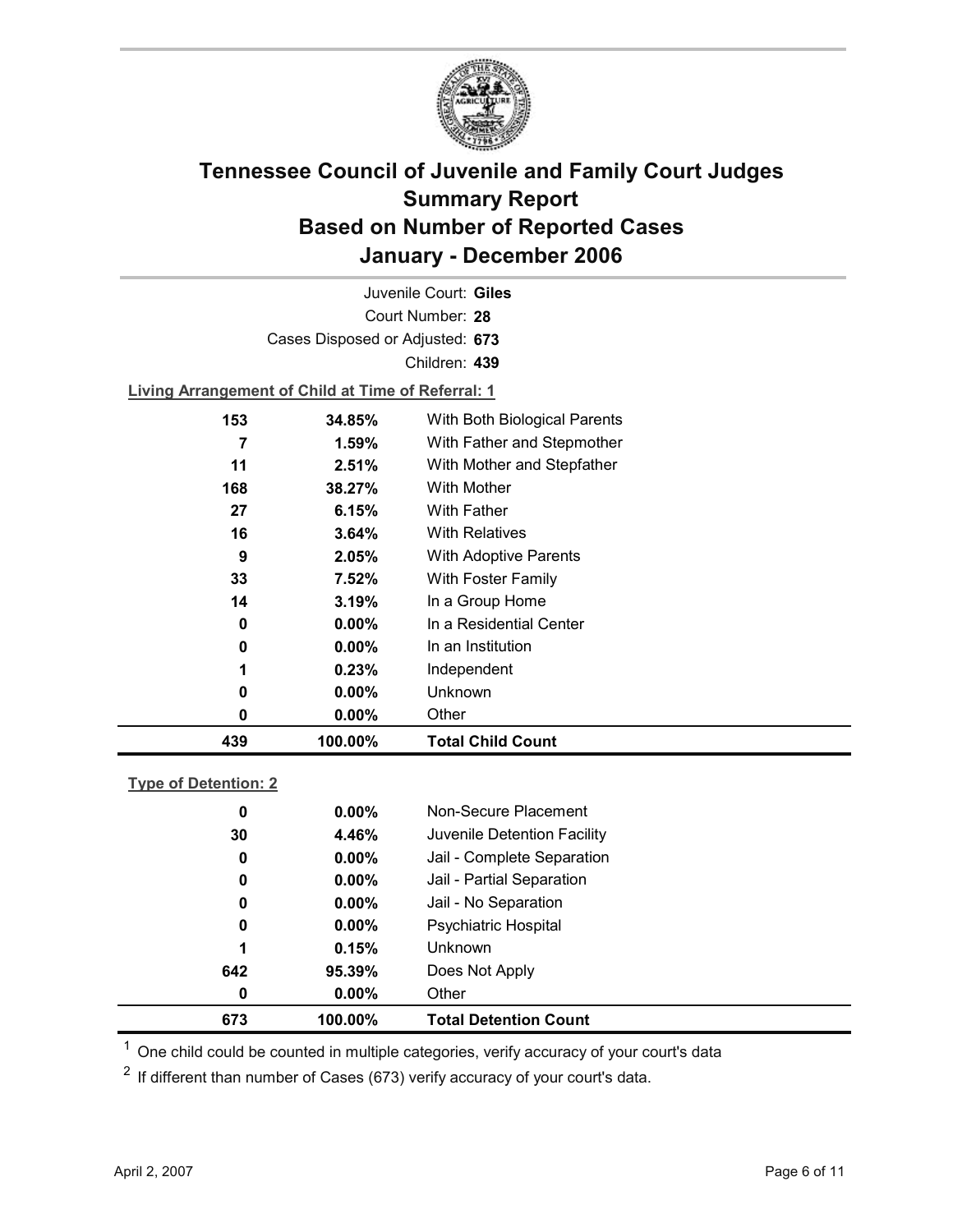

| Juvenile Court: Giles           |                                                    |                                            |  |  |
|---------------------------------|----------------------------------------------------|--------------------------------------------|--|--|
| Court Number: 28                |                                                    |                                            |  |  |
| Cases Disposed or Adjusted: 673 |                                                    |                                            |  |  |
|                                 |                                                    | Children: 439                              |  |  |
|                                 | <b>Placement After Secure Detention Hearing: 1</b> |                                            |  |  |
| 28                              | 4.16%                                              | Returned to Prior Living Arrangement       |  |  |
| $\mathbf{2}$                    | 0.30%                                              | Juvenile Detention Facility                |  |  |
| 0                               | 0.00%                                              | Jail                                       |  |  |
| 0                               | 0.00%                                              | Shelter / Group Home                       |  |  |
| 0                               | $0.00\%$                                           | <b>Foster Family Home</b>                  |  |  |
| 0                               | 0.00%                                              | Psychiatric Hospital                       |  |  |
| 1                               | 0.15%                                              | Unknown / Not Reported                     |  |  |
| 642                             | 95.39%                                             | Does Not Apply                             |  |  |
| 0                               | 0.00%                                              | Other                                      |  |  |
| 673                             | 100.00%                                            | <b>Total Placement Count</b>               |  |  |
| <b>Intake Actions: 2</b>        |                                                    |                                            |  |  |
| 398                             |                                                    | <b>Petition Filed</b>                      |  |  |
| 0                               | 46.44%<br>$0.00\%$                                 | <b>Motion Filed</b>                        |  |  |
| 372                             | 43.41%                                             | <b>Citation Processed</b>                  |  |  |
| $\bf{0}$                        | 0.00%                                              | Notification of Paternity Processed        |  |  |
|                                 |                                                    |                                            |  |  |
|                                 |                                                    |                                            |  |  |
| 22                              | 2.57%                                              | Scheduling of Judicial Review              |  |  |
| $\bf{0}$                        | $0.00\%$                                           | <b>Scheduling of Administrative Review</b> |  |  |
| 65                              | 7.58%                                              | Scheduling of Foster Care Review           |  |  |
| 0                               | 0.00%                                              | <b>Unknown</b>                             |  |  |
| 0<br>$\mathbf 0$                | 0.00%<br>0.00%                                     | Does Not Apply<br>Other                    |  |  |

 $1$  If different than number of Cases (673) verify accuracy of your court's data.

 $2$  If different than number of Referral Reasons (857), verify accuracy of your court's data.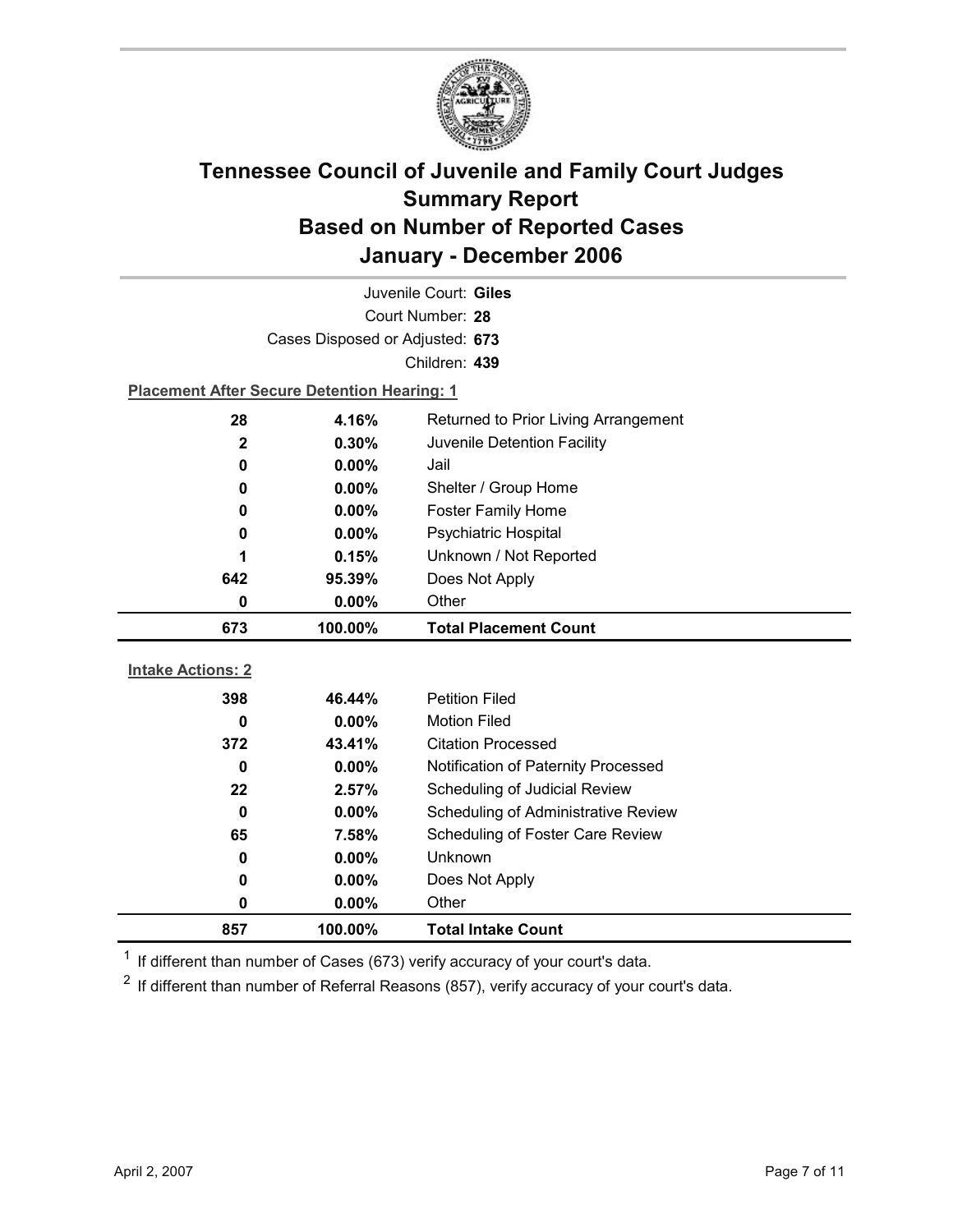

Court Number: **28** Juvenile Court: **Giles** Cases Disposed or Adjusted: **673** Children: **439**

#### **Last Grade Completed by Child: 1**

| 426                                     | 97.04%         | No                       |
|-----------------------------------------|----------------|--------------------------|
| 12                                      | 2.73%          | Yes                      |
| <b>Enrolled in Special Education: 1</b> |                |                          |
| 439                                     | 100.00%        | <b>Total Child Count</b> |
| 0                                       | 0.00%          | Other                    |
| 0                                       | 0.00%          | Unknown                  |
| 1                                       | 0.23%          | Never Attended School    |
| 9                                       | 2.05%          | Graduated                |
| 9                                       | 2.05%          | <b>GED</b>               |
| 0                                       | 0.00%          | Non-Graded Special Ed    |
| 0                                       | 0.00%          | 12th Grade               |
| 133                                     | 30.30%         | 11th Grade               |
| 109                                     | 24.83%         | 10th Grade               |
| 56                                      | 12.76%         | 9th Grade                |
| 39                                      | 8.88%          | 8th Grade                |
| 21                                      | 4.78%          | 7th Grade                |
| 16                                      | 3.64%          | 6th Grade                |
| 12                                      | 2.73%          | 5th Grade                |
| 5                                       | 1.14%          | 4th Grade                |
| 3                                       | 0.68%          | 3rd Grade                |
| $\overline{\mathbf{7}}$                 | 1.59%          | 2nd Grade                |
| 3                                       | 0.68%          | 1st Grade                |
| $\mathbf 2$<br>$\mathbf 2$              | 0.46%<br>0.46% | Kindergarten             |
|                                         |                | Preschool                |
| 12                                      | 2.73%          | Too Young for School     |

 $1$  One child could be counted in multiple categories, verify accuracy of your court's data

**1 0.23%** Unknown

**439 100.00% Total Child Count**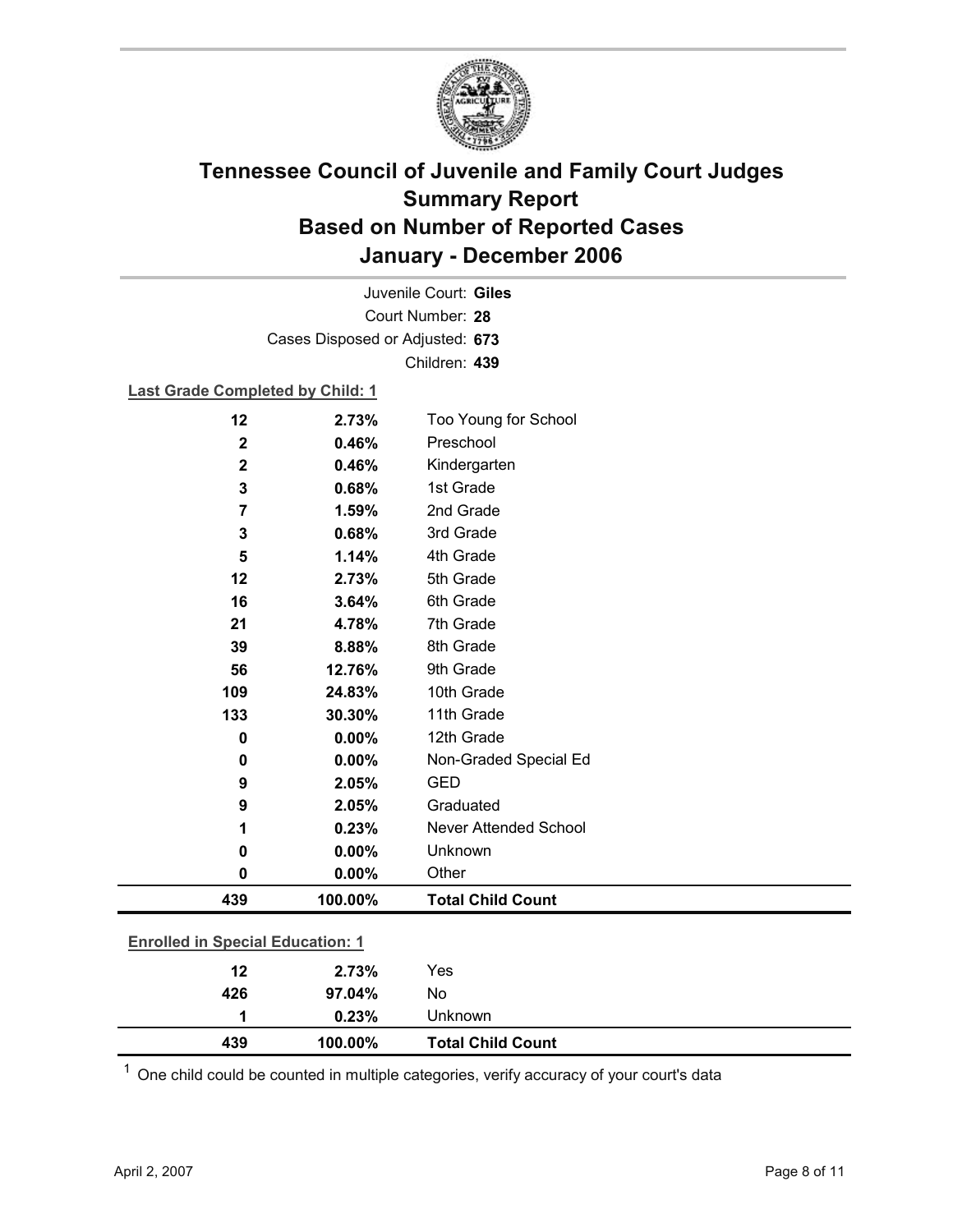

|                              |                                 | Juvenile Court: Giles     |
|------------------------------|---------------------------------|---------------------------|
|                              |                                 | Court Number: 28          |
|                              | Cases Disposed or Adjusted: 673 |                           |
|                              |                                 | Children: 439             |
| <b>Action Executed By: 1</b> |                                 |                           |
| 857                          | 100.00%                         | Judge                     |
| 0                            | $0.00\%$                        | Referee                   |
| 0                            | $0.00\%$                        | <b>YSO</b>                |
| 0                            | $0.00\%$                        | Other                     |
| 0                            | 0.00%                           | Unknown / Not Reported    |
| 857                          | 100.00%                         | <b>Total Action Count</b> |
|                              |                                 |                           |

#### **Formal / Informal Actions: 1**

| 857 | 100.00%  | <b>Total Action Count</b>                      |
|-----|----------|------------------------------------------------|
| 0   | $0.00\%$ | Unknown / Not Reported                         |
| 0   | $0.00\%$ | Other                                          |
| 66  | 7.70%    | Case Held Open                                 |
| 21  | 2.45%    | <b>Review Concluded</b>                        |
| 9   | 1.05%    | <b>Special Proceeding</b>                      |
| 0   | $0.00\%$ | Charges Cleared by Transfer to Adult Court     |
| 0   | $0.00\%$ | <b>Transfer to Adult Court Hearing</b>         |
| 0   | $0.00\%$ | <b>Pretrial Diversion</b>                      |
| 123 | 14.35%   | Informal Adjustment                            |
| 0   | $0.00\%$ | <b>Complaint Substantiated Mentally III</b>    |
| 0   | $0.00\%$ | <b>Complaint Substantiated Abused</b>          |
| 18  | 2.10%    | Complaint Substantiated Dependent / Neglected  |
| 13  | 1.52%    | <b>Complaint Substantiated Status Offender</b> |
| 284 | 33.14%   | <b>Complaint Substantiated Delinquent</b>      |
| 140 | 16.34%   | Retired / Nolle Prosequi                       |
| 183 | 21.35%   | Dismissed                                      |
|     |          |                                                |

 $1$  If different than number of Referral Reasons (857), verify accuracy of your court's data.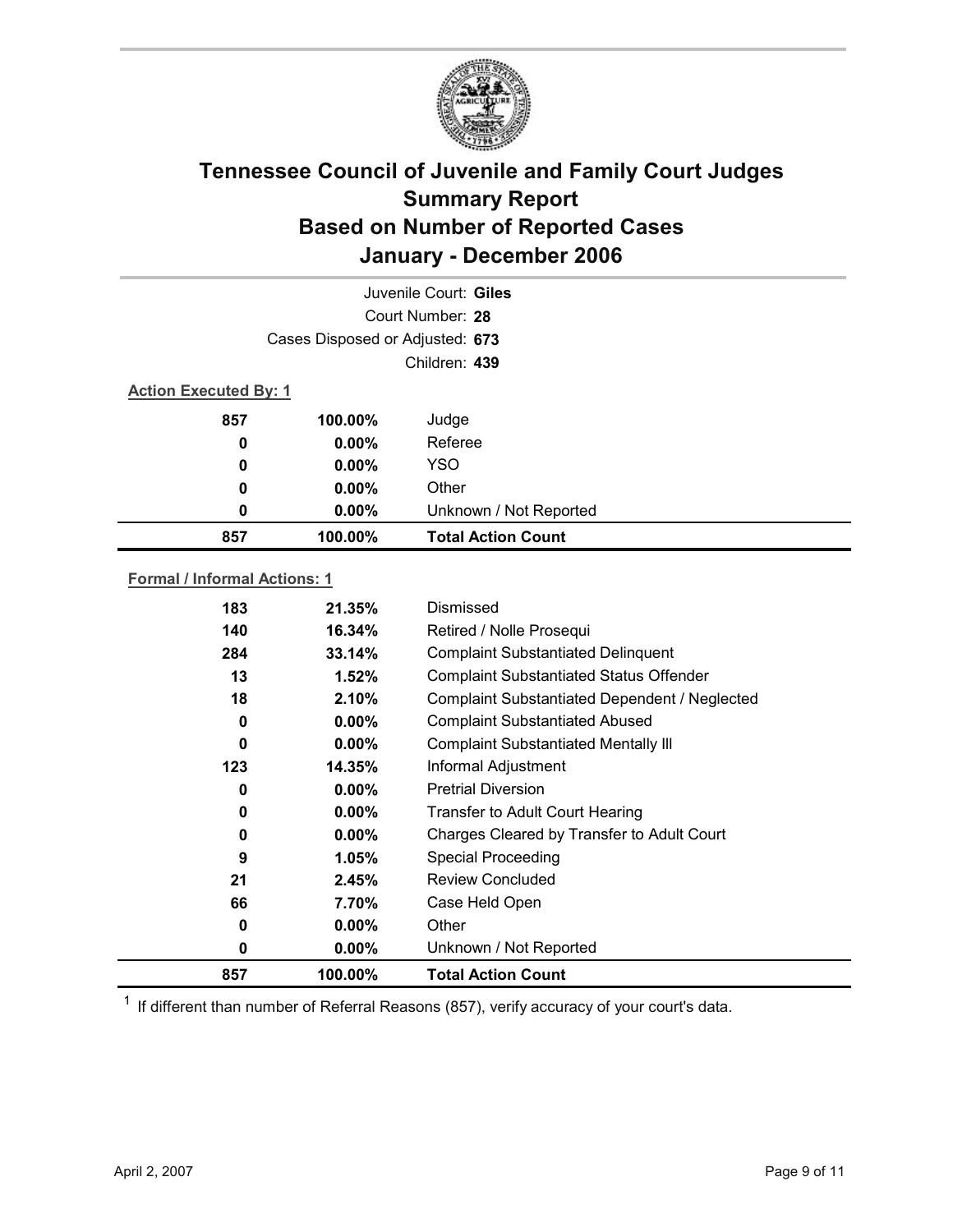

|                                 |                                                       | Juvenile Court: Giles                                |  |  |
|---------------------------------|-------------------------------------------------------|------------------------------------------------------|--|--|
|                                 |                                                       | Court Number: 28                                     |  |  |
| Cases Disposed or Adjusted: 673 |                                                       |                                                      |  |  |
|                                 |                                                       | Children: 439                                        |  |  |
| <b>Case Outcomes:</b>           | There can be multiple outcomes for one child or case. |                                                      |  |  |
| 92                              | 8.86%                                                 | <b>Case Dismissed</b>                                |  |  |
| 22                              | 2.12%                                                 | Case Retired or Nolle Prosequi                       |  |  |
| $\mathbf{2}$                    | 0.19%                                                 | Warned / Counseled                                   |  |  |
| $\mathbf{2}$                    | 0.19%                                                 | Held Open For Review                                 |  |  |
| 48                              | 4.62%                                                 | Supervision / Probation to Juvenile Court            |  |  |
| 1                               | 0.10%                                                 | <b>Probation to Parents</b>                          |  |  |
| 18                              | 1.73%                                                 | Referral to Another Entity for Supervision / Service |  |  |
| 1                               | 0.10%                                                 | Referred for Mental Health Counseling                |  |  |
| 0                               | 0.00%                                                 | Referred for Alcohol and Drug Counseling             |  |  |
| 0                               | 0.00%                                                 | Referred to Alternative School                       |  |  |
| 0                               | $0.00\%$                                              | Referred to Private Child Agency                     |  |  |
| 93                              | 8.96%                                                 | Referred to Defensive Driving School                 |  |  |
| 38                              | 3.66%                                                 | Referred to Alcohol Safety School                    |  |  |
| 1                               | 0.10%                                                 | Referred to Juvenile Court Education-Based Program   |  |  |
| 1                               | 0.10%                                                 | Driver's License Held Informally                     |  |  |
| 0                               | $0.00\%$                                              | <b>Voluntary Placement with DMHMR</b>                |  |  |
| 0                               | 0.00%                                                 | <b>Private Mental Health Placement</b>               |  |  |
| 0                               | $0.00\%$                                              | <b>Private MR Placement</b>                          |  |  |
| 1                               | 0.10%                                                 | Placement with City/County Agency/Facility           |  |  |
| 0                               | $0.00\%$                                              | Placement with Relative / Other Individual           |  |  |
| 100                             | 9.63%                                                 | Fine                                                 |  |  |
| 55                              | 5.30%                                                 | <b>Public Service</b>                                |  |  |
| 21                              | 2.02%                                                 | Restitution                                          |  |  |
| 12                              | 1.16%                                                 | Runaway Returned                                     |  |  |
| 11                              | 1.06%                                                 | No Contact Order                                     |  |  |
| 0                               | 0.00%                                                 | Injunction Other than No Contact Order               |  |  |
| 0                               | $0.00\%$                                              | <b>House Arrest</b>                                  |  |  |
| 4                               | 0.39%                                                 | <b>Court Defined Curfew</b>                          |  |  |
| 59                              | 5.68%                                                 | Dismissed from Informal Adjustment                   |  |  |
| 0                               | $0.00\%$                                              | <b>Dismissed from Pretrial Diversion</b>             |  |  |
| 4                               | 0.39%                                                 | Released from Probation                              |  |  |
| 0                               | $0.00\%$                                              | <b>Transferred to Adult Court</b>                    |  |  |
| 0                               | $0.00\%$                                              | <b>DMHMR Involuntary Commitment</b>                  |  |  |